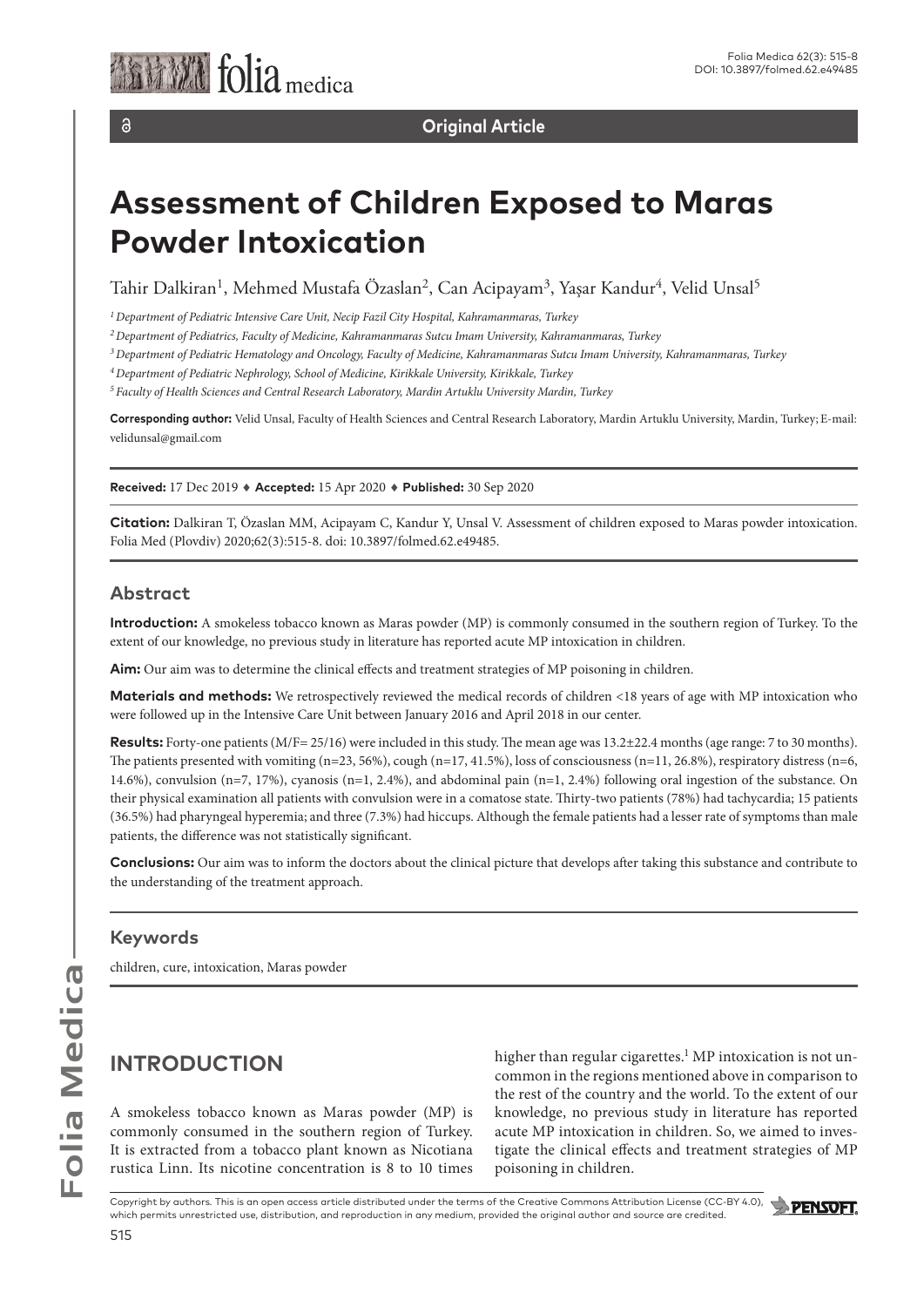# **MATERIALS AND METHODS**

We retrospectively reviewed the medical records of children <18 years of age with MP intoxication who were followed up in the Intensive Care Unit between January 2016 and April 2018 in our center. Follow-up for intoxication monitoring, and disease surveillance was performed according to specific protocols or local standard of care guidelines. We retrieved detailed demographic and clinical data including age, gender, presence of clinical signs and symptoms, and treatments provided. Lack of an identified toxin was an exclusion criterion. Research ethics approval was obtained from our institutional board.

### **Statistical analysis**

Study data were analyzed by SPSS (Statistical Package for Social Science) 23.0 software package. Statistical analyses were performed using Chi-squared test and Mann-Whitney U test. Regression analysis was used to assess the association between physical examination findings and several outcome parameters. The level of significance was set at p<0.05. The Ethics Committee of the School of Medicine of the Kahramanmaras Sutcu Imam University approved the study. All persons and caretakers gave their verbal informed consent prior to their inclusion in the study.

# **RESULTS**

Forty-one patients (M/F= 25/16) were included in this study. The mean age was 13.2±22.4 months (age range: 7 to 30 months). The patients presented with vomiting (n=23, 56%), cough (n=17, 41.5%), loss of consciousness  $(n=11, 26.8\%)$ , respiratory distress  $(n=6, 14.6\%)$ , convulsion (n=7, 17%), cyanosis (n=1, 2.4%), and abdominal pain (n=1, 2.4%) following oral ingestion of the substance. On their physical examination all patients with convulsion were in a comatose state. Thirty-two patients (78%) had tachycardia; 15 patients (36.5%) had pharyngeal hyperemia; and three patients (7.3%) had hiccups. None of the patients needed mechanical ventilation or administration of an inotropic agent. Whole blood counts showed

**Table 1.** Comparison of signs and symptoms in mean of genders

mean hemoglobin (Hb) level of 10.8±1.3 g/dl, a white blood cell count of 12200±4135 /mm3, and an absolute lymphocyte count of 7933±3329 /mm3. Blood chemistry results were as follows: mean blood glucose 114±32 mg/ dl, mean BUN 29.3±4.4 mg/dl, mean creatinine 0.26±0.04 mg/dl, mean AST 31.7±6.9 U/l, mean ALT 16.1±4.1 U/l, mean INR 0.97±0.07. Gastric lavage and active charcoal were given as needed in symptomatic patients (with an unreliable history). Convulsions were treated with anticonvulsants, and respiratory distress with nasal oxygen. We did not know whether the caretaker decontaminated patients' mouth. Although the female patients had a lesser rate of symptoms than male patients, the difference did not reach statistical significance **(Table 1)**. Neither male gender nor pharyngeal hyperemia and hiccups were risk factors for severe symptoms (respiratory distress, loss of consciousness, convulsion). The mean duration of hospitalization was  $2.2 \pm 1.2$  (range 1-4) days. All patients were discharged with cure.

# **DISCUSSION**

In the present study, we retrospectively analyzed a group of pediatric patients with MP intoxication. In these patients, symptom resolution occurred within hours to days after oral administration of MP. Our patients were relatively young with male preponderance. A detailed history should be definitely obtained from the parents regarding substance intake before commencing treatment. Additionally, close patient monitoring for symptoms should be undertaken during hospital stay. Previous studies have shown that MP has adverse effects on cardiovascular system, albeit with chronic usage.<sup>2,3</sup> Several studies have reported that MP may lead to arrhythmias such as paroxysmal atrial fibrillation.4 Although MP is related to cardiovascular risk factors<sup>3</sup>, none of our patients developed severe cardiovascular symptoms (tachycardia, arrhythmia). Cigarette smoking has been correlated with insulin resistance. It may be explained by increased levels of noradrenaline and counter regulatory hormones, such as growth hormone or cortisol.5,6 In our study, we did not find any significant alteration in blood glucose levels of the

|                               | Male $(n=25)$ | Female $(n=16)$ | p value |  |
|-------------------------------|---------------|-----------------|---------|--|
| Respiratory distress n (%)    | 5(20)         | 1(6.25)         | 0.224   |  |
| Loss of consciousness $n$ (%) | 8(32)         | 3(18.7)         | 0.350   |  |
| Convulsion $n$ $(\%)$         | 5(20)         | 2(12.5)         | 0.533   |  |
| Vomiting $n$ $(\%)$           | 15(60)        | 8(50)           | 0.529   |  |
| Cough $n$ $(\%)$              | 12(48)        | 5(31.25)        | 0.288   |  |
| Pharyngeal hyperemia n (%)    | 9(36)         | 6(37.5)         | 0.933   |  |
| Hiccup $n$ $(\%)$             | 2(8)          | 1(6.25)         | 0.834   |  |
| Cyanosis $n$ $(\%)$           | $\mathbf{0}$  |                 |         |  |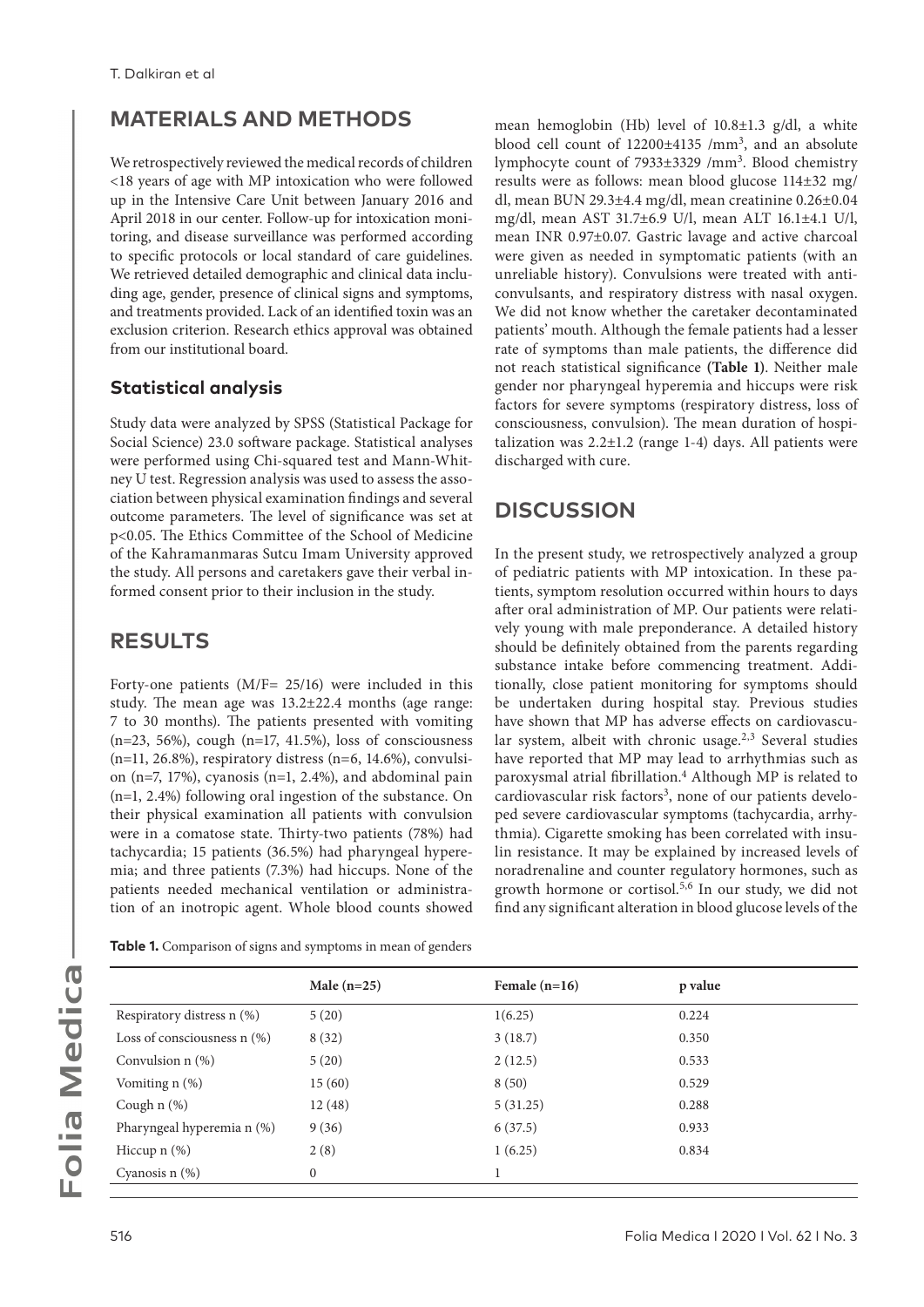patients. In a similar study, MP use did not affect blood sugar concentrations.<sup>3</sup> It was reported that tobacco a negative effect on both the cellular and humoral immunity. However, the mechanism of the negative effects could not yet be explained clearly. A number of studies carried out to find out the possible effects of cigarette smoke on lymphocytes reported leukocytosis accompanying the increase in all lymphocytes.2 We also found lymphocytosis (>3000/ mm<sup>3</sup> ) in our study population.7 Six (14.6%) patients developed respiratory distress. Actually, a recent study has suggested that MP does not provoke serious bronchial obstruction.<sup>8</sup> This may be due to the use of the smokeless tobacco through buccal mucosa but not through inhalation as in cigarette smoking. Respiratory distress in our patient may have been caused by aspiration. Hence, decontamination with water is an important intervention and should be applied as the first intervention. We do not know whether the caretaker of the children decontaminated their mouth. This is the first study ever investigating MP intoxication rate among pediatric patients in Turkey. Although serious events or fatal overdoses of this agent have rarely been reported, the most literature information is about chronic use and effects of the substance in adults. Our aim in this study was to inform the doctors about the clinical picture that develops after taking this substance and contribute to the understanding of the treatment approach. Efforts should be made to increase public awareness about MP intoxication to prevent further accidents

# **Competing Interests**

The authors have no competing interests to declare.

### **REFERENCES**

- 1. Saitoh F, Noma M, Kawashima N. The alkaloid contents of sixty Nicotiana species. Phytochemistry 1985; 24(3): 477–80.
- 2. Aral M, Ekerbicer HC, Celik M, et al. Comparison of effects of smoking and smokeless tobacco "Maras powder" use on humoral immune system parameters. Mediators of inflammation 2006; 3: 85019.
- 3. Guven A, Tolun F. Effects of smokeless tobacco "Maras Powder" use on nitric oxide and cardiovascular risk parameters. Int J Med Sci 2012; 9: 786–92.
- 4. Sogut O, Sayhan MB, Ustundag M, et al. Paroxysmal atrial fibrillation after smokeless tobacco (Maras powder) use. J Chin Med Assoc 2009; 72: 265–7.
- 5. Eliasson M, Lundblad D, Hägg E. Cardiovascular risk factors in young snuff-users and cigarette smokers. J Intern Med 1991; 230: 17-22.
- 6. Attvall S, Fowelin J, Lager I, et al. Smoking induces insulin resistance – a potential link with the insulin resistance syndrome. J Intern Med 1993; 233: 327–32.
- 7. Kliegman R, Behrman R, Jenson H, et al. Chapter 175. Reference Ranges for Laboratory Tests. In: Kliegman R, Behrman R, Jenson H, et al. Nelson Textbook of Pediatrics. 18th ed. Saunders, 2007.
- 8. Buyukbese MA, Koksal N, Guven A, et al. Effects of smokeless tobacco "Maras powder" use on respiratory functions. Tohoku J Exp Med 2004; 204: 173–8.